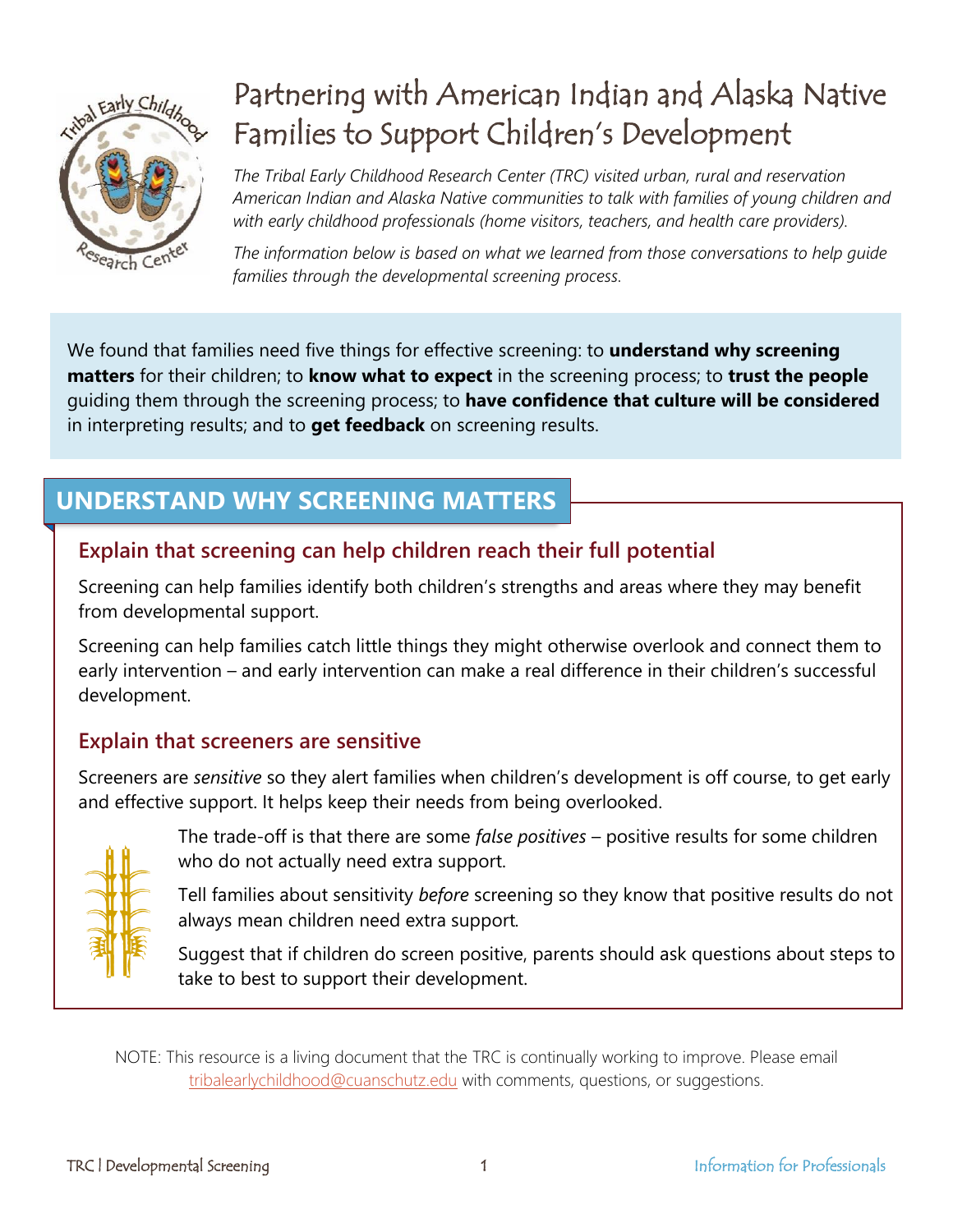### **KNOW WHAT TO EXPECT IN THE SCREENING PROCESS**

#### **Help families know what to expect in the screening process**

The screening process can be confusing to families. The more you can help them know what to expect and the more they trust you to help them through the process, the more accurate screening will be. Screening questionnaires are just one part of the screening process.

Explain that families' observations are needed for screening; they will be asked to share what they know about their children. Ask the family member who spends the most time with a particular child to complete the screener for that child so that observations will be most accurate.

Warn that some questions may be hard to answer, and it's okay to answer as best they can. Remind families that answers are confidential and used only to help support their children.

Give families a chance to ask questions or bring up any concerns throughout the process.



#### **Remind families that regular, periodic screening is important**

Explain that *universal screening* is when ALL children are screened – such as at Head Start, on home visits or at well-child check-ups.

*Indicated screening,* on the other hand, is when a family member or professional has a concern and screening is used as a first step to see if a more thorough evaluation is needed.

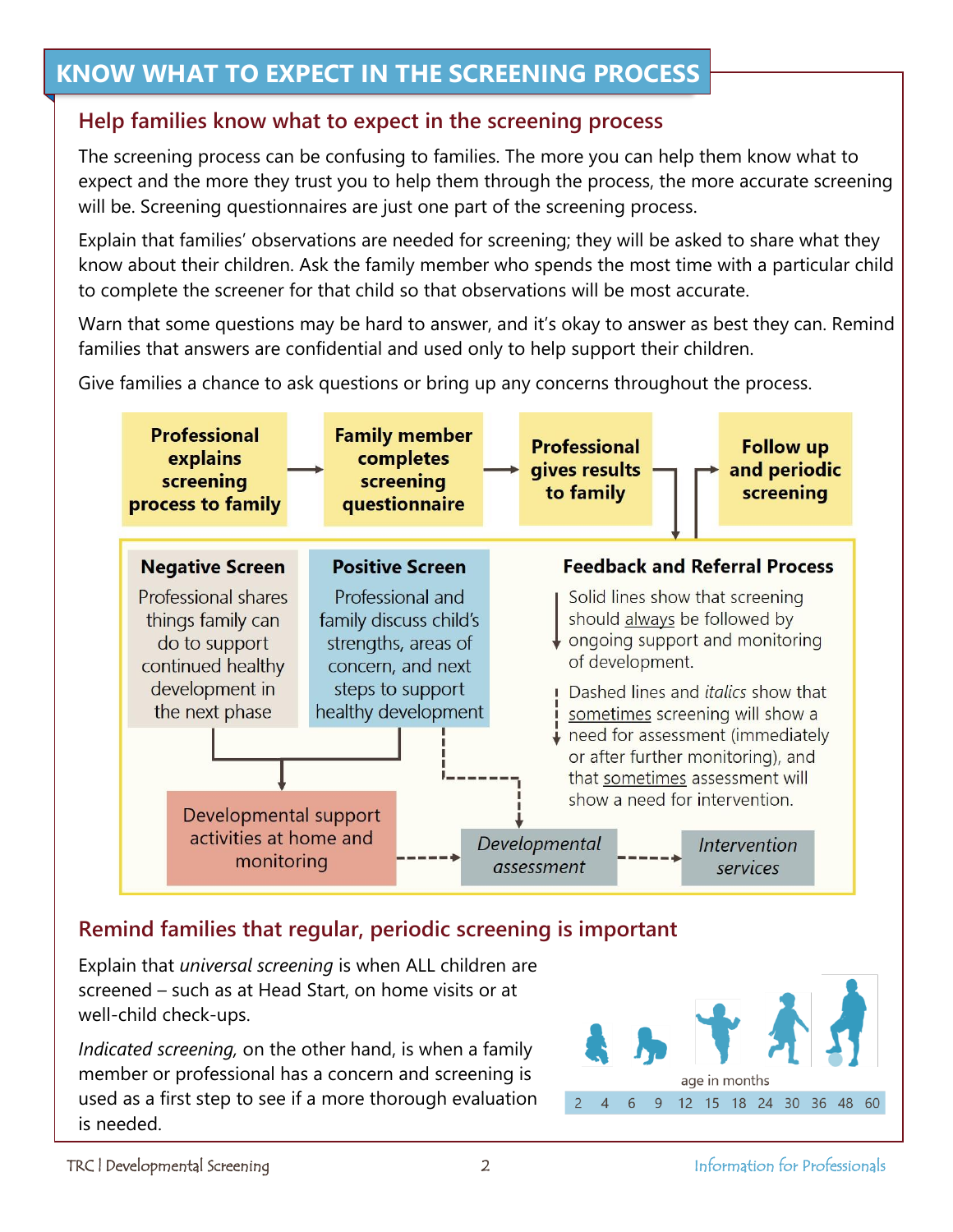### **TRUST THE PEOPLE GUIDING THEM THROUGH SCREENING**

#### **Early childhood professionals play an important role in screening**

Screening is an opportunity to partner with families to observe and encourage children's physical, language, behavioral, and social-emotional development.

Together with families, you can:

- celebrate developmental milestones and identify children's strengths;
- identify early signs when children need support for development and help to find appropriate support;
- discover strategies for supporting children's optimal development in the next phase.

Screening can also guide your work with children and families – planning classroom activities or home visits to meet needs identified through screening.

### **EXPECT THAT CULTURE WILL BE CONSIDERED IN SCREENING**

#### **Effective screening requires sensitivity to culture and community**

Use what you know and have observed about children, their families, communities and cultures to interpret screening results. Below are **some** examples of social and developmental norms where a specific question on a screener might not align with a particular culture:

- *'*Pointing' may be considered inappropriate, direct 'eye contact' can be a sign of disrespect, and 'observing and listening' rather than speaking up is highly valued.
- If you are not a part of the tribe or cultural community, consult with someone who is.
- Be sensitive to families' concerns about the use of screening results to label their children or to evaluate their parenting.
- Be aware that historical experiences can cause some families to worry about how screening results will be used.